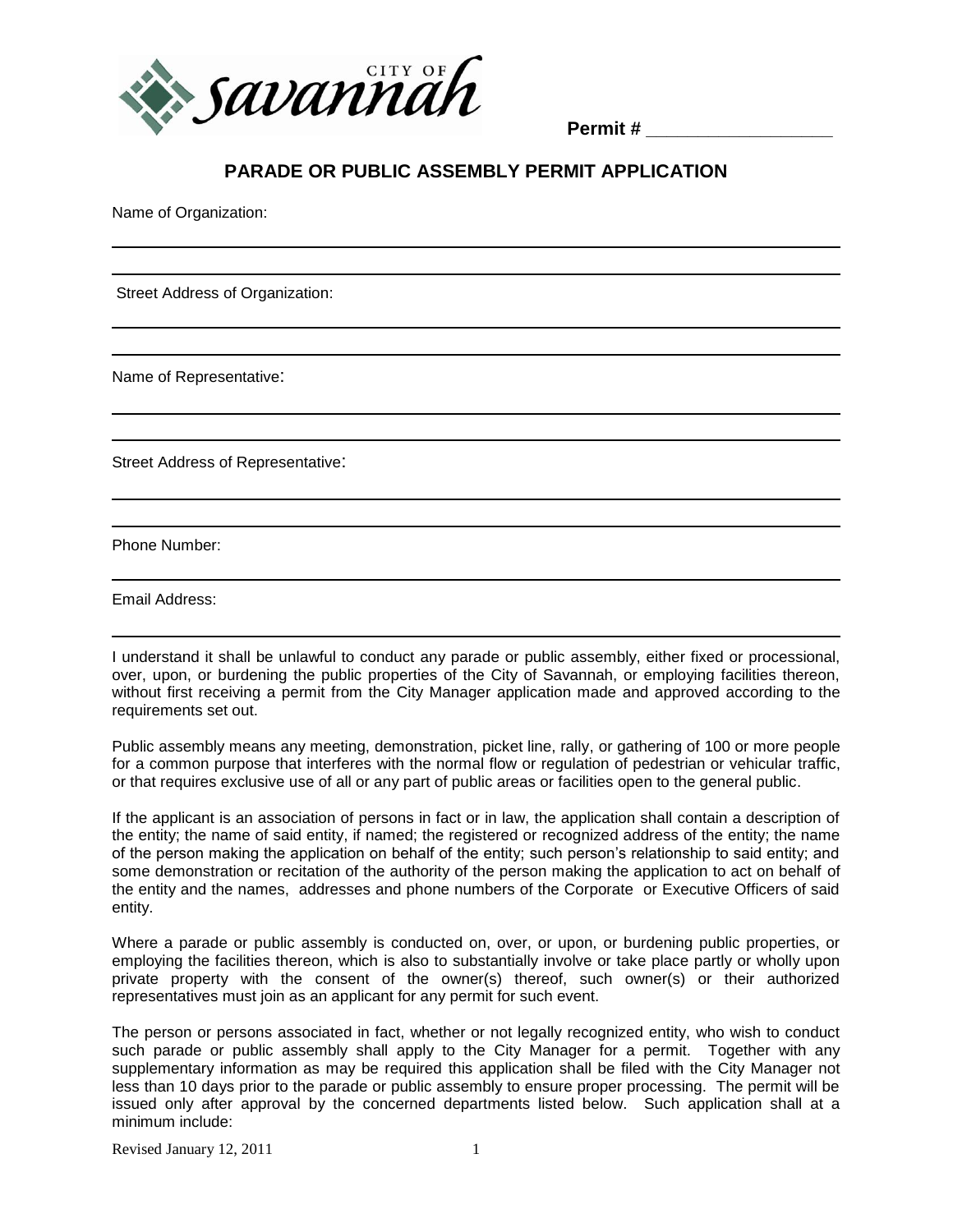#### **Event Plan:**

A plan must be submitted and must include the following information about the parade or public assembly event:

| i. The anticipated number of persons participating on foot, number of units, number and construction of |  |
|---------------------------------------------------------------------------------------------------------|--|
| floats:                                                                                                 |  |

| ii. The date or dates: |  |
|------------------------|--|
|                        |  |

Set-up Time:\_\_\_\_\_\_\_\_\_\_\_\_\_\_ Start Time:\_\_\_\_\_\_\_\_\_\_\_\_\_ End Time:\_\_\_\_\_\_\_\_\_\_\_\_\_ Area Cleared By:\_\_\_\_\_\_\_\_\_

iv. The exact location, or, if the parade or public assembly is processional or mobile, the route, the assembly area and the dispersal area. If the parade or public assembly is to pass thru, use or impact the use of any city park or square a separate application must be submitted in addition:

### **Location/Route (attach map):**

#### v. **Event will consist of the following activities:**

iii. The hours of each day the event will be conducted:

#### vi. **Will sound amplification equipment be employed?**

No ( ) Yes ( ) If yes, explain

Note: applicant must obtain loud speaker permit pursuant to **City Code 9–2036, REGULATION OF SOUND EQUIPMENT AND SOUND-AMPLIFYING EQUIPMENT.**

| vii. Will alcoholic beverages be dispensed or sold? | Yes() No()         |  |
|-----------------------------------------------------|--------------------|--|
| viii. Are sales or vendors being planned?           | Yes $()$ No $()$   |  |
| ix. Is the use of tents planned?                    | Yes() No()         |  |
| x. Will portable toilets be used?                   | Yes() No()         |  |
| xi. Will dumpsters be used?                         | Yes() No()         |  |
| xii. Is electricity needed?                         | Yes $()$ No $()$   |  |
| xiii. Will sign or pennants be hung outside?        | Yes $()$ No $()$   |  |
| xiv. Will artificial lighting be employed?          | Yes $( )$ No $( )$ |  |
| xv. Will temporary static structures be employed?   | Yes $( )$ No $( )$ |  |

If yes, provide a complete description (including measurements) of the structure:

xvi. Will vehicles be employed? Yes ( ) No ( )

If yes, provide a description of each vehicle that will be used and how it will be used: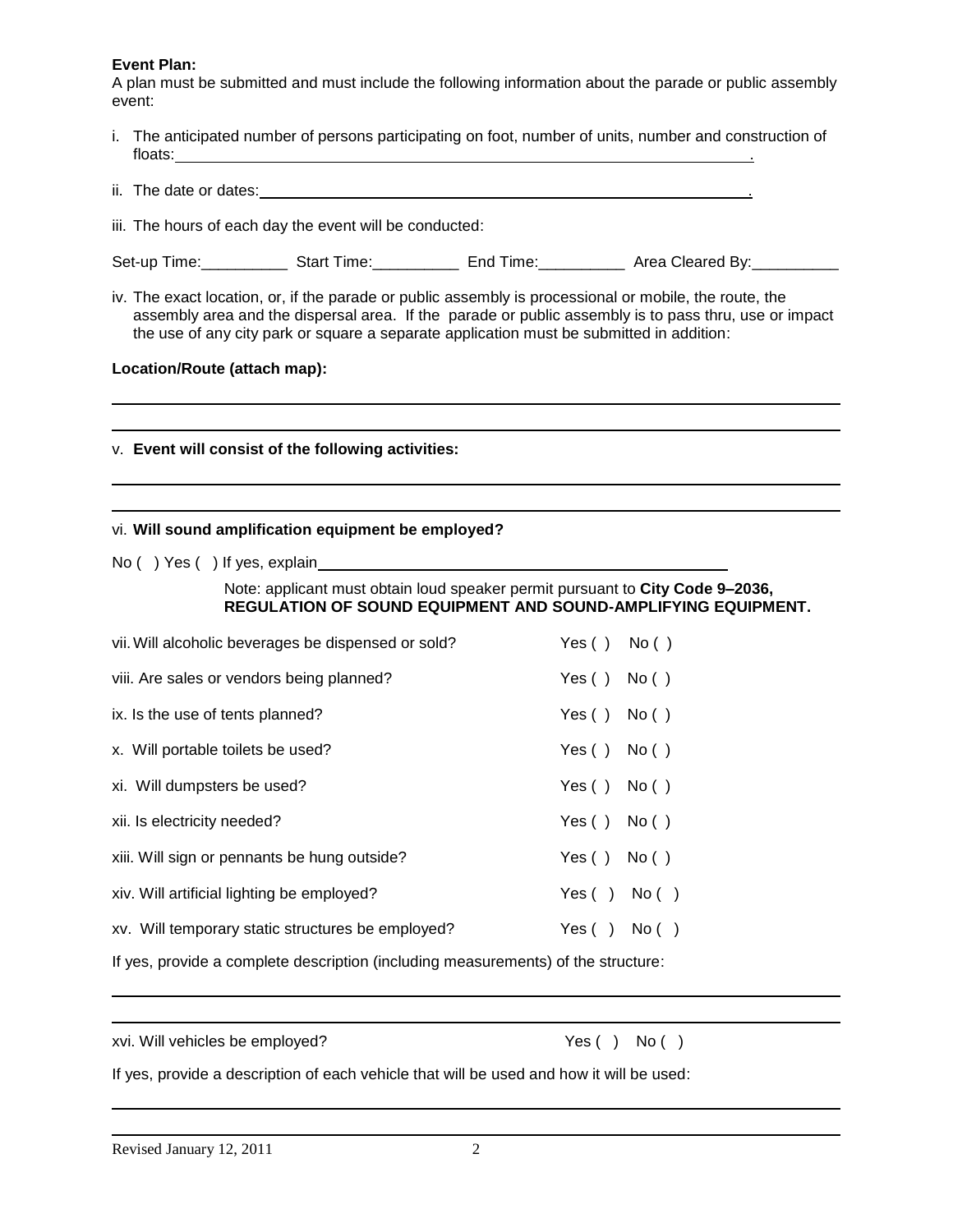xvii. Provide a description of the anticipated need for safety, police, medical, sanitation, and other required personnel and equipment, with the anticipated needed numbers and posting by location and time of personnel needed:

xviii. Provide a description of provisions necessary to the safety and welfare of the participants in the parade or public assembly and members of the public in the area where the parade or public assembly will be conducted and routes of access thereto and there from:

xix. Provide a description of measures that will be taken to ensure public health and sanitation:

xx. Will the parade or public assembly require that the public spaces or facilities to be used or burdened, or the routes and means of access thereto and there from, be temporarily diverted from their dedicated or customary uses, or the public or private users thereof by diverted or excluded from, or limited in their use or enjoyment of, or their access to or through, said spaces or facilities, before, during or after the parade or public assembly?

Yes  $( )$  No  $( )$ 

If yes, please describe.

Permission is hereby requested to hold the above Parade or Public Assembly in the City of Savannah:

\_\_\_\_\_\_\_\_\_\_\_\_\_\_\_\_\_\_\_\_\_\_\_\_\_\_\_\_\_\_\_\_ \_\_\_\_\_\_\_\_\_\_\_\_\_\_\_\_\_\_\_ APPLICANT'S SIGNATURE DATE SIGNED

\_\_\_\_\_\_\_\_\_\_\_\_\_\_\_\_\_\_\_\_\_\_\_\_\_\_\_\_\_\_\_\_

\_\_\_\_\_\_\_\_\_\_\_\_\_\_\_\_\_\_\_\_\_\_\_\_\_\_\_\_\_\_\_\_ APPLICANT'S ADDRESS

## **Return all applications to: City of Savannah Attn:** *(one of the departments below)*  **P.O. Box 1027 Savannah, GA 31402**

**Use of Parks or Squares:** Attn: Leisure Services or FAX (912) 351-3848 **Parades / Assemblies:** Attn: SCMPD Special Events Coordinator or FAX (912) 644-5946 **Block Parties/Other:** Attn. Traffic Engineering or FAX (912) 525-1535

**All fees and/or deposits shall be paid via cashier's check or money order payable to "***City of Savannah".*